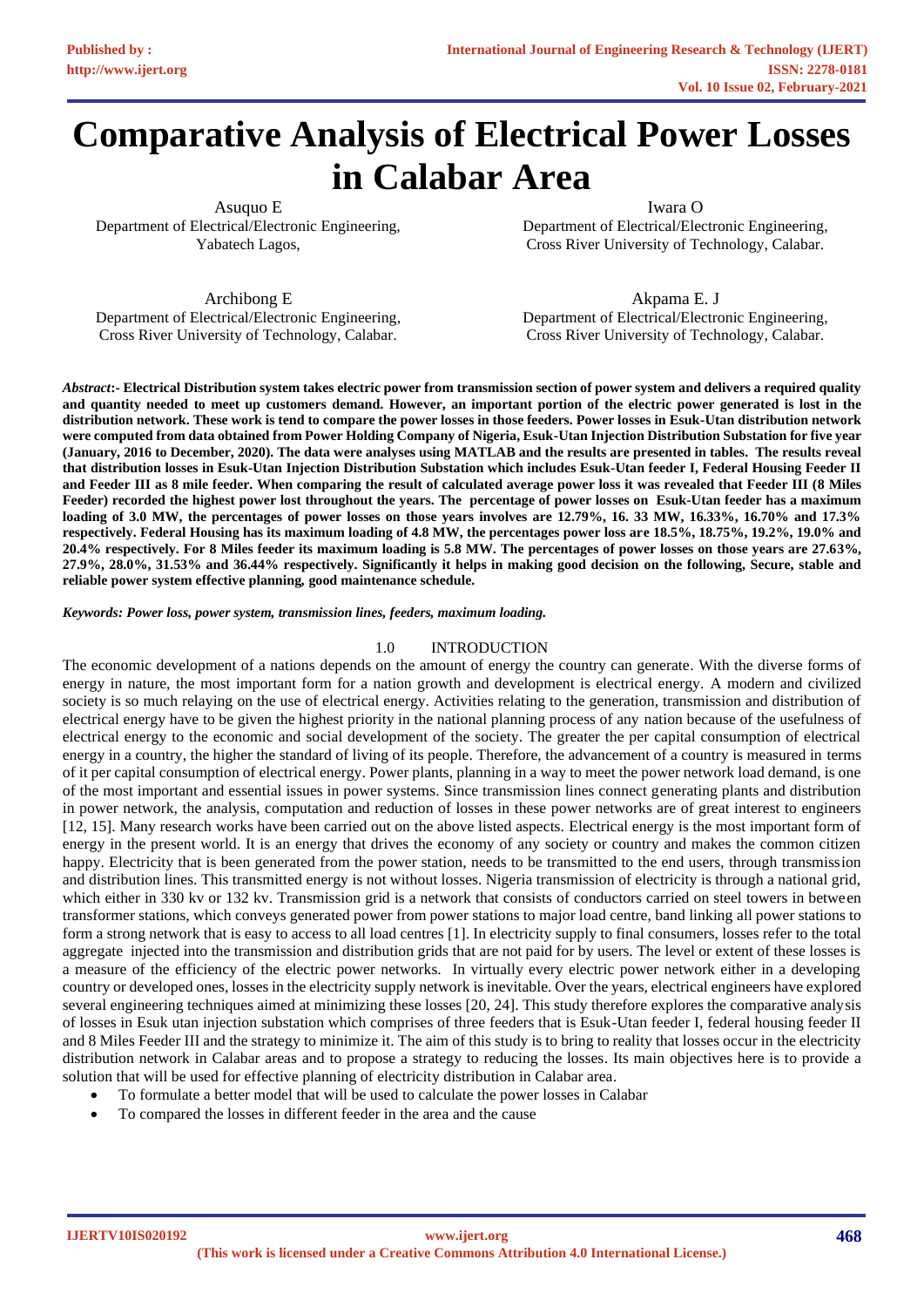Method of load factor and load loss factor are used in these work. Losses in transformer are combination of the power dissipated by the cores magnetizing inductance (iron loss) and winding impedance (copper loss) [6]. These losses are generally classified into three as given below [16]:

- I. No Load Losses  $(W_{NL})$ : These comprise of hysteresis losses and eddy current losses in the core. It is always constant irrespective of the load.
- II. Load Losses (W<sub>L</sub>): These take place in the winding part and it is load dependent. It is subdivided into  $(I^2R)$  loss and stray losses. The stray losses are as a result of eddy currents that produce stray electromagnetic flux in the winding core, core clamps, magnetic shield and other parts of the transformer
- III. Other Losses  $(W_{other})$ : These are dielectric losses, load unbalance loss, oil leakage loss, loss of life, lack of maintenance, improper up keep of distribution boxes and joint loose connections. Other Losses ( $W_{other}$ ) is negligibly small (most of time less than 1%) and as such  $W_{NL}$  and WL are most important losses considered in this work. In calculating the technical losses of the power transformer, the method of load factor and load loss factor can be employed. Loss Factor (Lf) is the ratio of average power consumed during a designated period to maximum demand occurring in the same period [18]. Mathematically:

$$
L_f = \frac{KVA_{\text{average}}}{KVA_{\text{MaxDemand}}} \tag{3.1}
$$

Load Loss Factor (L<sub>If</sub>) describes the average electrical energy losses for electricity distributed during a designated period. Load Loss Factor is presented mathematically as:

| $L_{lf} = \frac{\text{Actual Loss During A Period (Kwh)}}{\text{Loss At Maximum Current (Kwh)}}$ | (3.2) |
|--------------------------------------------------------------------------------------------------|-------|
|                                                                                                  |       |
| The relationship between Load Factor and Load Loss Factor is                                     |       |
| $L_{\text{lf}} = k * L_f + 1 - k * (l_f)^2$                                                      | (3.3) |
| Where k is co-efficient of loading, as per loading.                                              |       |
| $K = \frac{\text{Minimum Demand (KVA}_{\text{min}})}{n}$                                         | (3.4) |
| Maximum Demand (KVA <sub>max</sub> )                                                             |       |
| The Total power loss in the transformer ( $WT_{Loss}$ ) in KW is given as:                       |       |
| $WT_{Loss} = {Load Loss W_L + No Load Loss W_{NL} * 10^{-3}}$                                    | (3.5) |
| $W_{TL} = \{W_C(KVA_{MD}/KVArating)^2 * L_{LF}\}$                                                | (3.6) |
| $W_C$ is full load copper loss $KVA_{MD}$ is maximum KVA Demand in a period.                     |       |
| $VVA$ is the $VVA$ noting of the transformed                                                     |       |

KVARating is the KVA rating of the transformer

 $W_C$  and  $W_{NL}$  can be obtained from standard losses table for transformers available.

Combining (5) and (6) yields (7) below:

 $W_{TL} = \{W_C(KVA_{MD}/KVArating)^2 * L_{lf} + W_{NL}$  (3.7)

When current passes through line of feeders, feeder load loss results due to imperfection of the conductors of the lines. The load losses of feeders. Feeder losses were computed using maximum return on loading of feeders without considering the place of loss factor. The value of the current at all times is less than the maximum current. Due to this, the computation of feeder losses in this work employs the loss factor approach. The power loss on a feeder  $(P_{LOSS})$  is given as;  $P_{LQSS} = L^2 R$ 

| $P_{LOS} = I_1^2 R$                                                  | (3.8)  |
|----------------------------------------------------------------------|--------|
| When considering loss factor, (8) becomes:                           |        |
| $P_{LOS} = I_L^2 R * (Loss Factor)$                                  | (3.9)  |
| Where Loss Factor is                                                 |        |
| Loss Factor= $0.3*$ Load Factor + 0.7 $*($ Load Factor) <sup>2</sup> | (3.10) |
| And.                                                                 |        |

 $Load Factor = Average Load/Peak Load$  (3.11)

The maximum current  $(I_L)$  in Ampere, drawn from feeder is expressed as:

Current drawn from feeder

$$
(\mathbf{I}_{\mathcal{L}}) = \frac{P}{\int 3V \cos \theta} \tag{3.12}
$$

Resistance of line  $(\Omega)$ 

$$
Power losses (MW) \t\t\t P = IL2·R \t\t\t(3.14)
$$

*L*

Where P is Power in Mega Watts, V is voltage in Volts,  $\ell$  is resistivity in  $\Omega$ -m, R is resistance in  $\Omega$ , A is cross sectional area in, L is route length of the feeder Power  $loss = R$ 

Hence, power loss is power received less power consumed. For this work equation 3.12 and equation 3.14 are used for the calculations of losses. Hence there are the model equations for these work. The data use for the analysis process and the matlab programing are shown below as

(3.13)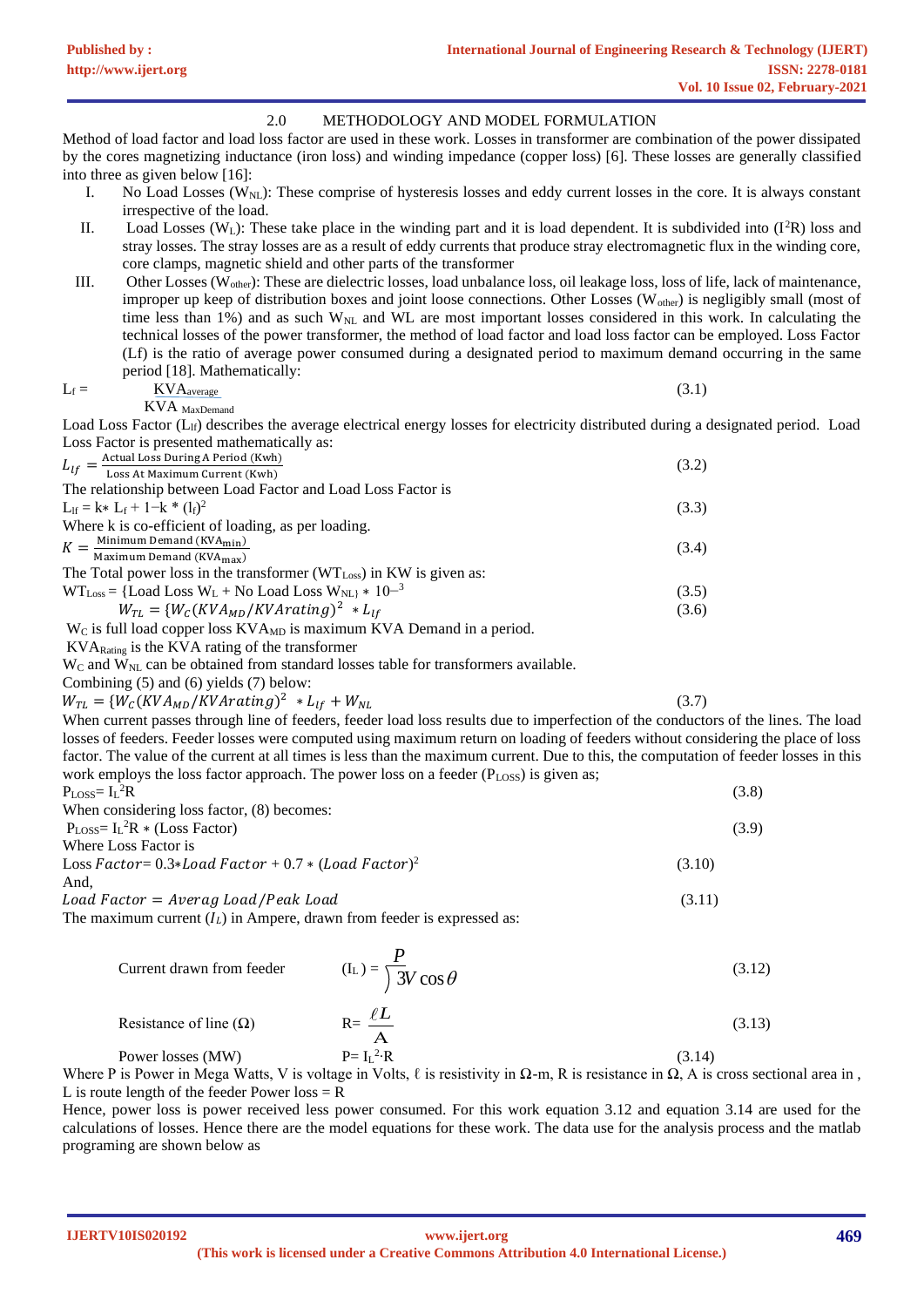Esuk-Utan Feeder (I) Maximum loading = 3.0 MW, Line voltage (V) = 11 kV, Power factor (p.f) = 0.8, Cross sectional area of conductor =150 mm<sup>2</sup>, Route length (L) =8 km, Resistivity  $\ell = 1.504 \Omega$ .m, Current drawn from feeder (I<sub>L</sub>) =196.83 A, Power loss  $P_L = 0.244$  MW

Federal Housing Feeder (II): Maximum loading = 4.8 MW, Route length (L) = 10 km, Current drawn from feeder ( $I_L$ ) = 314.83 A, Resistance = 1.88, Power loss =  $P = 2.18$  MW III- 8-Miles Feeder (III): Maximum loading = 5.9 MW, Route length  $(L) = 15$  km, Current drawn from feeder  $(I_L) = 387.10$  A, Resistance = 2.82, Power loss = P = 2.18 MW

The data collected are presented in appendix 1, which are the losses recorded in the three feeders of Calabar area 1. The data is for the period of five years which is used for analysis and its results are shown below.

# 3.0 RESULT PRESENTATION

The results are gotten from the calculated power losses.

| Table 3.1 | Calculated Power Losses (Mw) On Esuk-Utan 11 Kv |  |  |  | Feeder $(F 1)$ |
|-----------|-------------------------------------------------|--|--|--|----------------|
|-----------|-------------------------------------------------|--|--|--|----------------|

| <b>MO NTH</b>               | 2016 | 2017 | 2018 | 2019 | 2020 |
|-----------------------------|------|------|------|------|------|
| JAN                         | 0.37 | 0.47 | 0.49 | 0.47 | 0.49 |
| FEB                         | 0.37 | 0.47 | 0.49 | 0.47 | 0.49 |
| <b>MAR</b>                  | 0.37 | 0.47 | 0.41 | 0.47 | 0.49 |
| <b>APR</b>                  | 0.37 | 0.47 | 0.49 | 0.49 | 0.49 |
| MAY                         | 0.37 | 0.49 | 0.50 | 0.48 | 0.53 |
| <b>JUN</b>                  | 0.37 | 0.49 | 0.51 | 0.55 | 0.55 |
| JUL                         | 0.41 | 0.47 | 0.49 | 0.47 | 0.49 |
| AUG                         | 0.37 | 0.47 | 0.49 | 0.49 | 0.49 |
| <b>SEP</b>                  | 0.37 | 0.53 | 0.47 | 0.53 | 0.47 |
| <b>OCT</b>                  | 0.36 | 0.49 | 0.49 | 0.49 | 0.49 |
| <b>NOV</b>                  | 0.37 | 0.47 | 0.49 | 0.55 | 0.59 |
| <b>DEC</b>                  | 0.37 | 0.49 | 0.49 | 0.50 | 0.59 |
| <b>TOTAL</b>                | 4.52 | 5.82 | 5.85 | 6.00 | 6.20 |
| <b>Average Power Losses</b> | 0.38 | 0.49 | 0.49 | 0.50 | 0.52 |

Table 3.2: Calculated Power Losses (Mw) On Federal Housing 11kv Feeder (F II)

| <b>YEARS</b>                |       |       |       |       |       |  |
|-----------------------------|-------|-------|-------|-------|-------|--|
| <b>MONTH</b>                | 2016  | 2017  | 2018  | 2019  | 2020  |  |
| JAN                         | 0.86  | 0.91  | 0.89  | 0.81  | 1.11  |  |
| FEB                         | 0.86  | 0.89  | 1.04  | 1.01  | 1.18  |  |
| <b>MAR</b>                  | 0.86  | 0.96  | 1.01  | 0.96  | 1.11  |  |
| APR                         | 1.01  | 0.86  | 0.89  | 1.01  | 1.11  |  |
| <b>MAY</b>                  | 0.86  | 0.84  | 0.89  | 0.96  | 1.11  |  |
| <b>JUN</b>                  | 0.89  | 1.09  | 1.04  | 0.89  | 0.96  |  |
| JUL                         | 0.89  | 0.89  | 1.01  | 0.89  | 0.96  |  |
| <b>AUG</b>                  | 0.86  | 0.67  | 1.01  | 0.96  | 0.96  |  |
| <b>SEP</b>                  | 0.86  | 0.89  | 0.91  | 0.94  | 0.89  |  |
| OCT                         | 0.79  | 0.96  | 0.91  | 1.09  | 0.94  |  |
| <b>NOV</b>                  | 0.79  | 0.86  | 0.91  | 0.96  | 0.91  |  |
| <b>DEC</b>                  | 1.11  | 0.99  | 0.49  | 0.48  | 0.47  |  |
| <b>TOTAL</b>                | 10.66 | 10.81 | 11.00 | 10.96 | 11.72 |  |
| <b>Average Power Losses</b> | 0.89  | 0.90  | 0.92  | 0.91  | 0.98  |  |

#### Table 3.3: Calculated Power Losses (Mw) On 8-Miles 11kv Feeder (F III)

| <b>MONTH</b><br>2016        | 2018<br>2017 | 2019  | 2020  |       |       |
|-----------------------------|--------------|-------|-------|-------|-------|
| <b>JAN</b>                  | 1.67         | 1.44  | 1.67  | 1.67  | 2.15  |
| FEB                         | 1.67         | 1.52  | 1.67  | 1.59  | 2.15  |
| <b>MAR</b>                  | 1.70         | 1.59  | 1.70  | 1.74  | 2.07  |
| <b>APR</b>                  | 1.67         | 1.63  | 1.67  | 1.74  | 2.04  |
| <b>MAY</b>                  | 1.67         | 1.63  | 1.63  | 1.81  | 2.15  |
| <b>JUN</b>                  | 1.67         | 1.55  | 1.63  | 1.92  | 2.15  |
| JUL                         | 1.70         | 1.70  | 1.70  | 1.89  | 2.15  |
| <b>AUG</b>                  | 1.67         | 1.67  | 1.59  | 1.48  | 2.44  |
| <b>SEP</b>                  | 1.59         | 1.59  | 1.63  | 2.11  | 2.15  |
| <b>OCT</b>                  | 1.59         | 1.74  | 1.67  | 2.07  | 2.07  |
| <b>NOV</b>                  | 1.52         | 1.70  | 1.63  | 2.11  | 2.11  |
| <b>DEC</b>                  | 1.52         | 1.63  | 1.63  | 2.15  | 2.18  |
| <b>TOTAL</b>                | 19.61        | 19.39 | 19.80 | 22.28 | 25.79 |
| <b>Average Power Losses</b> | 1.63         | 1.62  | 1.65  | 1.86  | 2.15  |

**IJERTV10IS020192 (This work is licensed under a Creative Commons Attribution 4.0 International License.) <www.ijert.org>**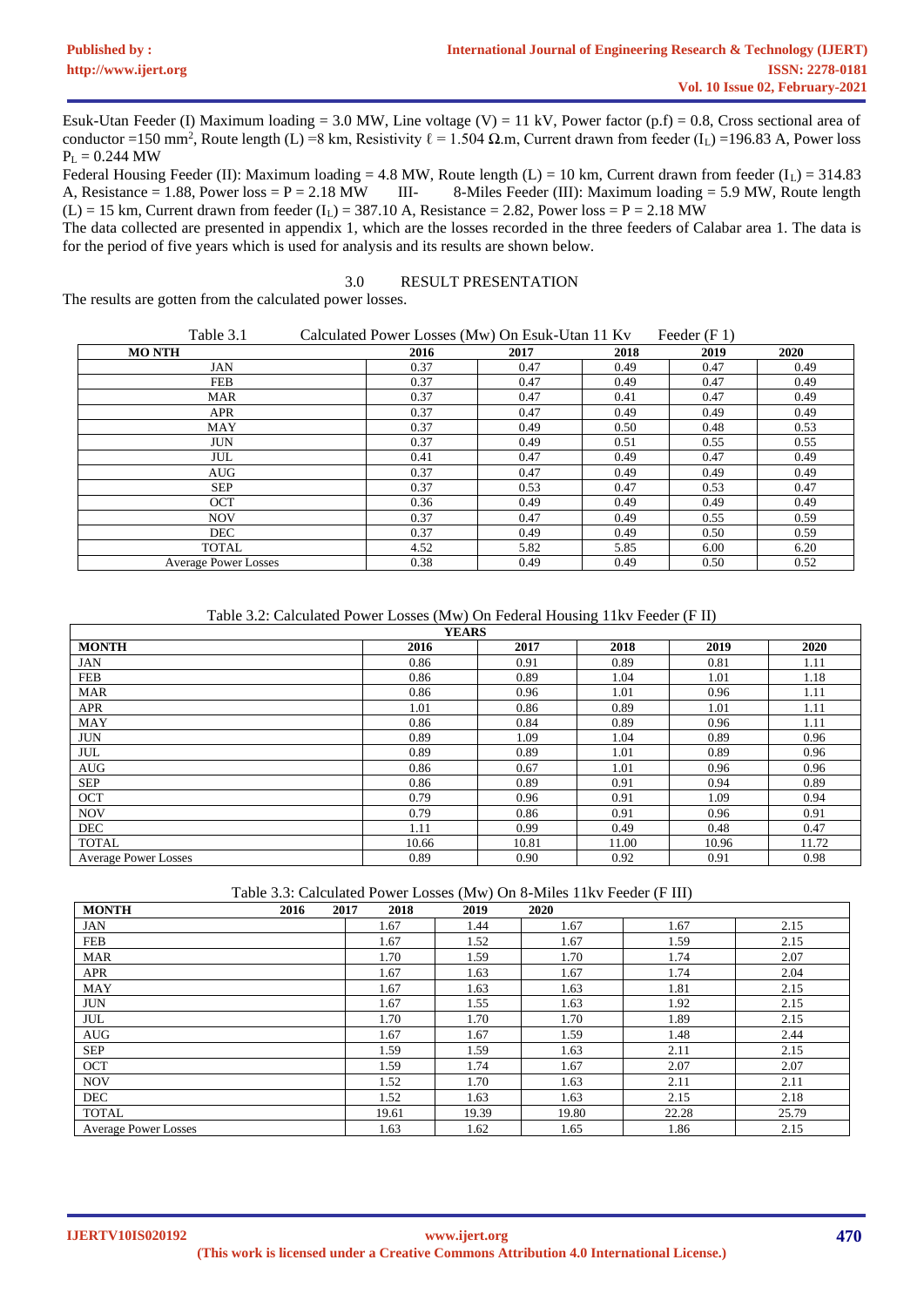# 4.0 DISCUSSION OF RESULTS

The results is shown in table 3.1, 3.2 and 3.3. These shows the calculated power loss in the three feeders in the area (i.e Esuk-Utan feeder, federal housing feeder and 8 miles feeder). Table 3.1 is the calculated power loss on Feeder I (Esuk-Utan feeder) for the period of five years. In 2016 the calculated power loss on the feeder in January to June is about 0.37 MW and July the loss increases by 0.04 MW thereby returned back and further reduced. In 2017 the losses increases by 0.10 MW in January and it has the highest power loss at September of 0.53 MW, and it lowest power loss of 0.47 MW on the month of January, February, march and April. In 2018 it has its calculated lowest power loss of 0.41 MW on the month of March and it highest power loss of 0.51 MW on the month of June. In 2019 it calculated lowest power loss is 0.55 MW on the month of June and November with t highest power loss of 0.58 MW on the month of February and July. In 2020 it calculated lowest power loss is 0.47 MW on the month of November and December and it calculated highest power loss of 0.59 MW on the month of September.

Table 3.2 is the calculated power loss on feeder II (Federal Housing) for the period of five years. In 2016 the calculated peak power loss on the feeder is 1.11 MW on the month of December and it lowest power loss is 0.79 MW on the month of October and November. In 2017 calculated peak power loss is 1.09 MW on the month of June and it lowest power loss is 0.67 MW on the month of August. In 2018 the calculated peak power loss is 1.04 MW on the month of February and June ad it lowest power loss 0.92 MW are on the month October and November. In 2019 calculated peak power loss is 1.09 MW on the month of October and it lowest power loss of 0.48 MW on the month of December. In 2020 the calculated peak power loss is 1.18 MW on the month February and its lowest power loss is 0.47 MW on the month of December.

Table 3.3 is the calculated power loss on feeder III (8 Miles) for the period of five years. In 2016 the calculated peak power loss on the feeder is 1.70 MW on the month of March and July and it calculated lowest power loss is 1.52 MW on the month of November and December. In 2017 the least power loss is recorded on the month of January with the calculated power loss of 1.44 MW and its calculated peak power loss is on the month of October with the calculated power loss of 1.74 MW. In 2018 the least power loss are recorded on the months of May and June with the calculated power loss of 1.63 MW and its calculated peak power loss is on the month of July with the calculated power loss of 1.70 MW. In 2019 the least power loss is recorded on the month of March with the calculated power loss of 1.59 MW and its calculated peak power loss is on the month of September and November with the calculated power loss of 2.15 MW. In 2020 the least power loss is recorded on the month of April with the calculated power loss of 2.04 MW and its calculated peak power loss is on the month of December with the calculated power loss of 2.18 MW.

## 5.0 CONCLUSION

The comparative analysis performs on the losses in power system distribution network in Calabar Area 1(feeder I-Esuk-Utan, Feeder II- Federal Housing, Feeder III-8 Miles) has been carryout in this work. The programming results are obtained using MATLAB software. These research reveals that, 8 miles feeder has the highest power loss in the area, following by federal housing and then Esuk-Utan feeder. These highest power loss is as a result of high irregularities, excessive increase in on the network connections without considering the key factors such as supply voltages, maximum loading on the area. The involvement of none qualified personnel in the management (work force) of the feeder also contribute to the high losses recorded. The environmental factors such as the topographical area of the places involve, the types of customers and, the environs does not permit regular supervision in the area. When comparing the average power losses per year on the three feeders from 2013 to 2017, it was reveal that Esuk-Utan has the average loss of 0.38 MW, 0.49 MW, 0.49 MW, 0.50 MW and 0.52 MW respectively.

For Federal Housing the average power losses are 0.89 MW, 0.90 MW, 0.92 MW, 0.91 MW, and 0.98 MW respectively.

And 8 Miles has the power loss of 1.63 MW, 1.62 MW, 1.65 MW, 1.86 MW, and 2.15 MW respectively.

Esuk-Utan feeder has a maximum loading of 3.0 MW, with its average power loss per year the percentages of power losses on those years involves are 12.79%, 16. 33 MW, 16.33%, 16.70% and 17.3% respectively.

Federal Housing has its maximum loading of 4.8 MW, with its average power losses per. The percentages of power loss are 18.5%, 18.75%, 19.2%, 19.0% and 20.4% respectively.

For 8 Miles feeder its maximum loading is 5.8 MW. The percentages of power losses on those years involve are 27.63%, 27.9%, 28.0%, 31.53% and 36.44% respectively.

It is concluded that a high percentage of power is being loss every year in the area, which result to the loss of resources in the system. Timely or regular periodic supervision on the network in terms of illegal connection to those area if the management want to control the losses. The cable size should also be check when a contract on power system expansion is awarded, it should be giving to qualified personnel. Critically, a high sum of money is being wasted because of losses on the network. If the percentages of the power loss is converted to kilowatt and the amount involve is too much. In all there is a level of irregularities on the network which result to the high power loss in the area (all the feeders).

#### REFERENCES

- [1] Miranda, Vladimiro, and Nuno Fonseca. "EPSO-best-of-two-worlds meta-heuristic applied to power system problems."Proc. of the IEEE Congress on Evolutionary Computation. Vol. 2. 2002..
- [2] **N Mohan, Y Undeland, and PR Robbins,** Power Electronics: Converters,Applications, and Design**, p. 415-417, 1995.**
- [3] **N Krishnaswamy,** A holistic approach to practical techniques to analysis and reduce technical losses on Eskom power networks using the principles of management of technologies**, Management of technology, Technology leadership program, p 28-33, 2000.**
- [4] **T Chen and S Wang,** Applications of simplified bidirectional feeder models for accelerating the voltage drop and power loss calculations**, National Taiwan Institute of Technology, p 734-739, 1995.**
- [5] Raesaar, P., Tiigimägi, E., & Valtin, J. "strategy for Analysis of Loss Situation and Identification of Loss Sources in Electricity distribution networks". Academic Journal, vol 24. (2007). p297.